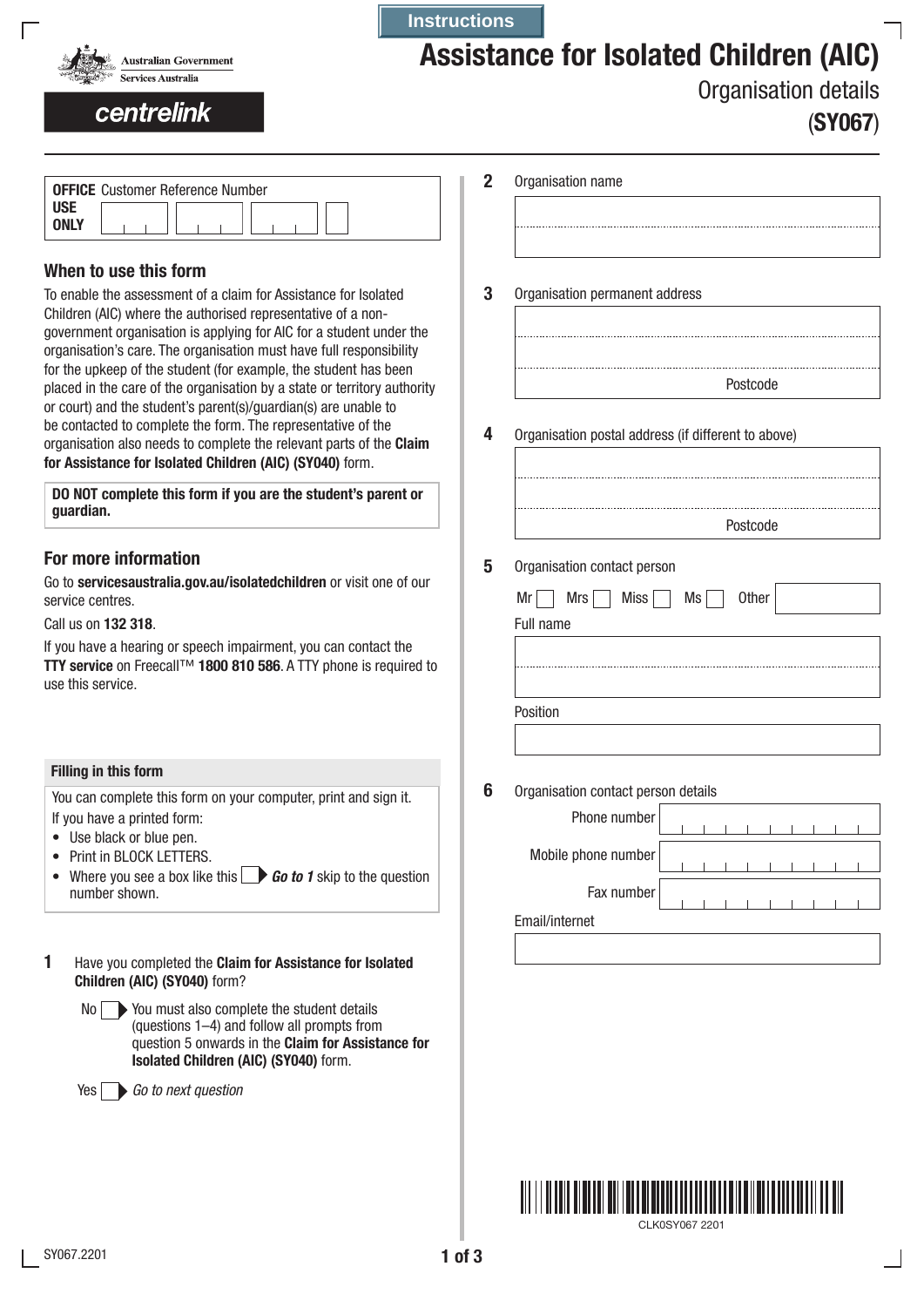|                 | Student's name                                                                                   |    | 14 What is the organisation's relationship to the student?                                                              |
|-----------------|--------------------------------------------------------------------------------------------------|----|-------------------------------------------------------------------------------------------------------------------------|
|                 | <b>Other</b><br>Mr<br>Mrs<br>Miss<br>Ms                                                          |    |                                                                                                                         |
|                 | Family name                                                                                      |    |                                                                                                                         |
|                 | First given name                                                                                 | 15 | Explain why the student's parent(s)/guardian(s) cannot apply                                                            |
|                 |                                                                                                  |    |                                                                                                                         |
|                 | Second given name                                                                                |    |                                                                                                                         |
|                 |                                                                                                  |    |                                                                                                                         |
|                 |                                                                                                  | 16 | Is the organisation in receipt of foster care or similar allowance                                                      |
| 8               | Student's date of birth (DD MM YYYY)                                                             |    | for the student?                                                                                                        |
|                 |                                                                                                  |    | No                                                                                                                      |
|                 |                                                                                                  |    | Yes                                                                                                                     |
| 9               | What is the student's country of birth?                                                          | 17 | How much are the boarding fees paid for the student?                                                                    |
|                 |                                                                                                  |    | Do not include tuition fees paid to the school.                                                                         |
| 10              | Is the student an Australian citizen?                                                            |    | \$                                                                                                                      |
|                 | Go to next question<br>No <sub>1</sub>                                                           |    | per year                                                                                                                |
|                 | $Yes \rightarrow Go to 14$                                                                       | 18 | Does the organisation have primary care and responsibility for                                                          |
|                 |                                                                                                  |    | the student?                                                                                                            |
| 11              | What is the student's country of citizenship?                                                    |    | Go to next question<br>No I                                                                                             |
|                 |                                                                                                  |    | Yes $\Box$ Go to 20                                                                                                     |
| 12 <sup>2</sup> | Has the student been granted, and still hold, an Australian                                      | 19 | Explain why the person with primary care and responsibility for                                                         |
|                 | permanent resident or other eligible visa?                                                       |    | the student cannot apply                                                                                                |
|                 | Go to next question<br>No                                                                        |    |                                                                                                                         |
|                 | Yes<br>You must provide evidence, such as an<br>Ò<br>Australian visa or New Zealand passport.    |    |                                                                                                                         |
|                 | For more information, read 'Australian                                                           |    |                                                                                                                         |
|                 | residence requirements' in the Notes of the<br><b>Claim for Assistance for Isolated Children</b> |    |                                                                                                                         |
|                 | (AIC) (SY040) form.                                                                              | 20 | Where does the organisation want the AIC payment made?<br>The bank, building society or credit union account must be in |
|                 | $\bigtriangledown$ Go to 14                                                                      |    | the organisation's name.                                                                                                |
|                 |                                                                                                  |    | Name of bank, building society or credit union                                                                          |
| 13              | Is the student a New Zealand citizen settled permanently in<br>Australia?                        |    |                                                                                                                         |
|                 |                                                                                                  |    | Branch number (BSB)                                                                                                     |
|                 | You may not be eligible for an AIC allowance.<br>No                                              |    |                                                                                                                         |
|                 | Refer to 'Australian residence requirements'<br>in the Notes of the Claim for Assistance for     |    | Account number (this may not be your card number)                                                                       |
|                 | Isolated Children (AIC) (SY040) form.                                                            |    |                                                                                                                         |
|                 | Date of last arrival (DD MM YYYY)<br>Yes                                                         |    | Account held in the name(s) of                                                                                          |
|                 |                                                                                                  |    |                                                                                                                         |
|                 | You must provide evidence, refer to                                                              |    |                                                                                                                         |
|                 | 'Australian residence requirements' in<br>the Notes of the Claim for Assistance for              |    |                                                                                                                         |
|                 | Isolated Children (AIC) (SY040) form.                                                            | 21 | Organisation's tax file number                                                                                          |
|                 |                                                                                                  |    |                                                                                                                         |

 $\overline{\phantom{0}}$